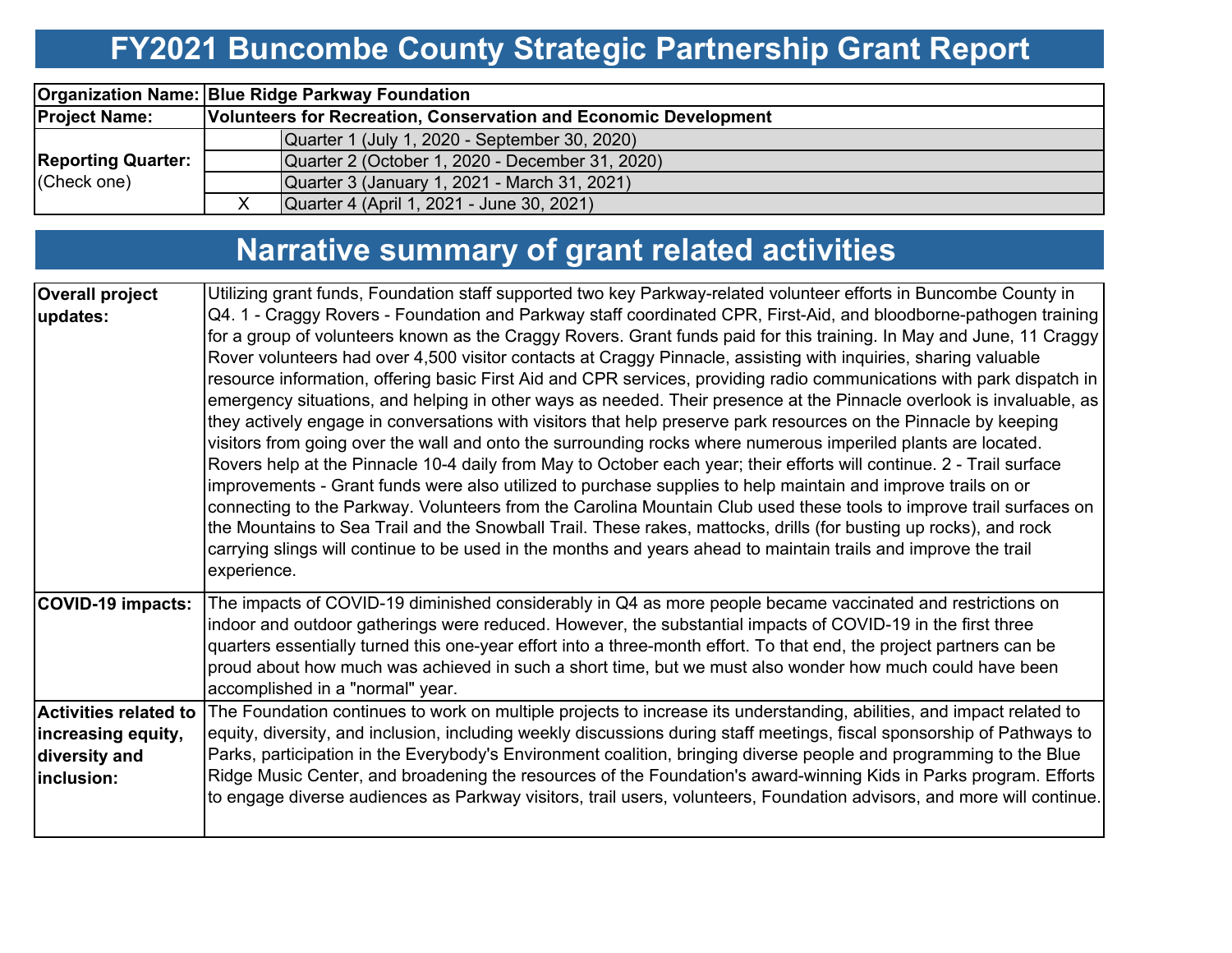|             | Activities related to The activities in Q4 affirmed the great value of partnerships. Buncombe County provided funding. Volunteers |
|-------------|-----------------------------------------------------------------------------------------------------------------------------------|
| lincreasing | provided their dedication, time, and labor. The Blue Ridge Parkway Foundation, Carolina Mountain Club, and the                    |
| operational | [National Park Service continued to work with each other to develop Plan A, then Plans B, C, and D. Every person and              |
| excellence: | agency stayed adaptable, while also remaining focused on the purposes and goals of the grant. Partnership,                        |
|             | flexibility, and focus will continue to serve as some of the keys to operational excellence, whether or not there's a             |
|             | pandemic or other emergency.                                                                                                      |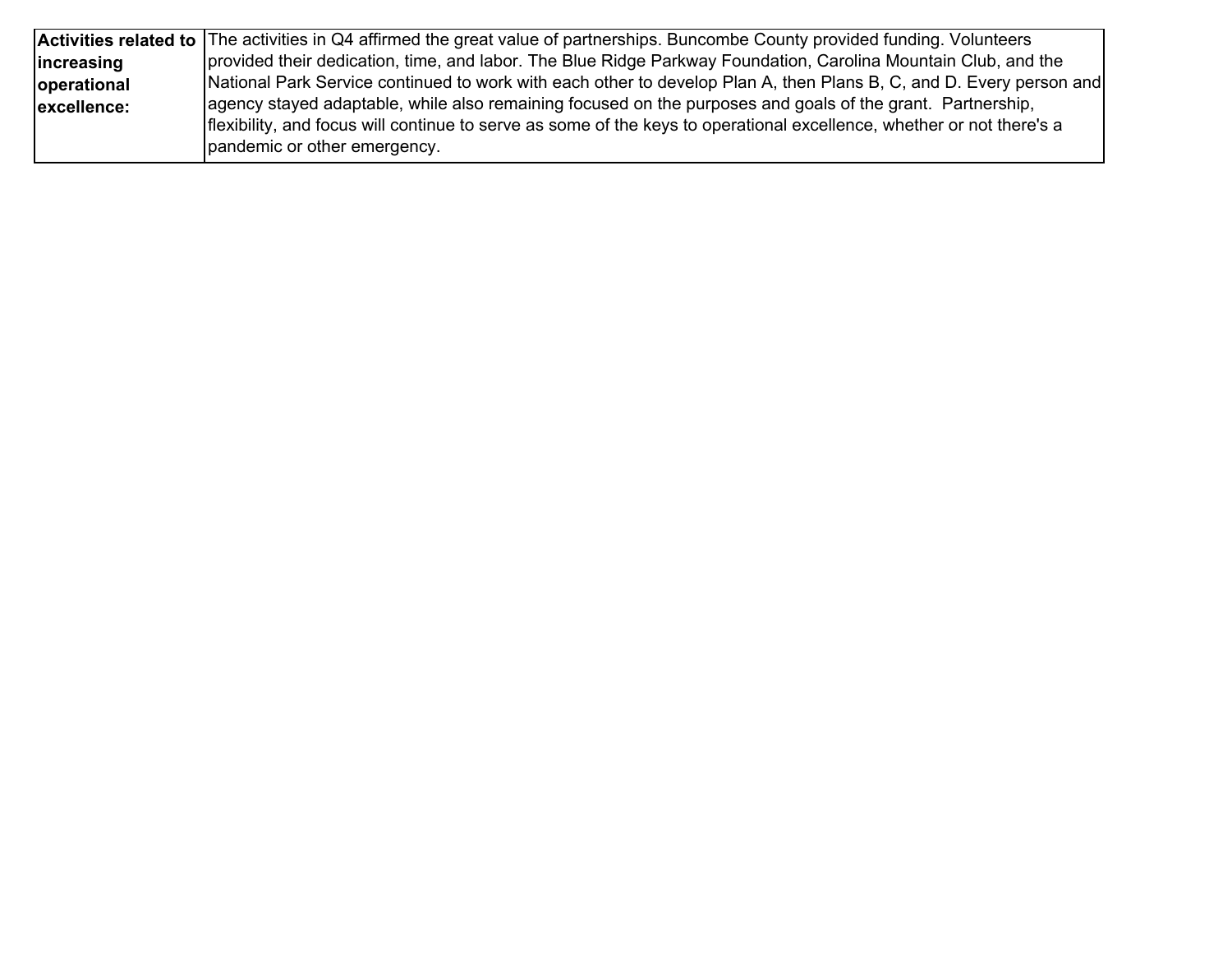## **FY2021 Buncombe County Strategic Partnership Grant Report**

| <b>Organization Name:</b> |                                                                  | <b>Blue Ridge Parkway Foundation</b>            |  |  |  |  |  |  |  |
|---------------------------|------------------------------------------------------------------|-------------------------------------------------|--|--|--|--|--|--|--|
| <b>Project Name:</b>      | Volunteers for Recreation, Conservation and Economic Development |                                                 |  |  |  |  |  |  |  |
|                           |                                                                  | Quarter 1 (July 1, 2020 - September 30, 2020)   |  |  |  |  |  |  |  |
| <b>Reporting Quarter:</b> |                                                                  | Quarter 2 (October 1, 2020 - December 31, 2020) |  |  |  |  |  |  |  |
| (Check one)               |                                                                  | Quarter 3 (January 1, 2021 - March 31, 2021)    |  |  |  |  |  |  |  |
|                           |                                                                  | Quarter 4 (April 1, 2021 - June 30, 2021)       |  |  |  |  |  |  |  |

### **Progress toward annual goals**

|                                                   | Please only include new data for the specific quarter |                  |                  |                  |                  |                                                 |  |
|---------------------------------------------------|-------------------------------------------------------|------------------|------------------|------------------|------------------|-------------------------------------------------|--|
| <b>Measure</b>                                    | <b>Annual Goal</b>                                    | <b>Quarter 1</b> | <b>Quarter 2</b> | <b>Quarter 3</b> | <b>Quarter 4</b> | <b>Progress</b><br>toward<br><b>Annual Goal</b> |  |
| $#$ of volunteers                                 | 40                                                    | 20 <sub>1</sub>  |                  |                  |                  | 37                                              |  |
| # of volunteer hours                              | 250                                                   | 35               | 58               |                  | 261              | 354                                             |  |
| # of linear feet of trails impacted by volunteers | 6,000                                                 |                  |                  |                  | 4,000            | 4,000                                           |  |

#### **Comments:**

This project faced considerable challenges, including COVID-19 and related restrictions on volunteer activities, as well as COVID-related impacts on NPS staff responsible for project planning, compliance, and volunteer management. Even a simple effort like buying trail supplies ran into obstacles (i.e., a partial backorder, and receipt of a chain saw instead of the rock drill that was ordered). With perseverance and determination, the pieces finally came together in 4QFY2021. The Foundation helped train volunteers, purchase supplies, and most importantly improve park resources and the visitor experience. The Foundation spent only 35% of the approved grant amount, but still achieved 93%, 142%, and 67% of the project goals. Importantly, thanks to many dedicated volunteers, the training and supplies will continue to positively impact recreation, resource conservation, and Parkway-related economic activity long after the official end of the grant period.